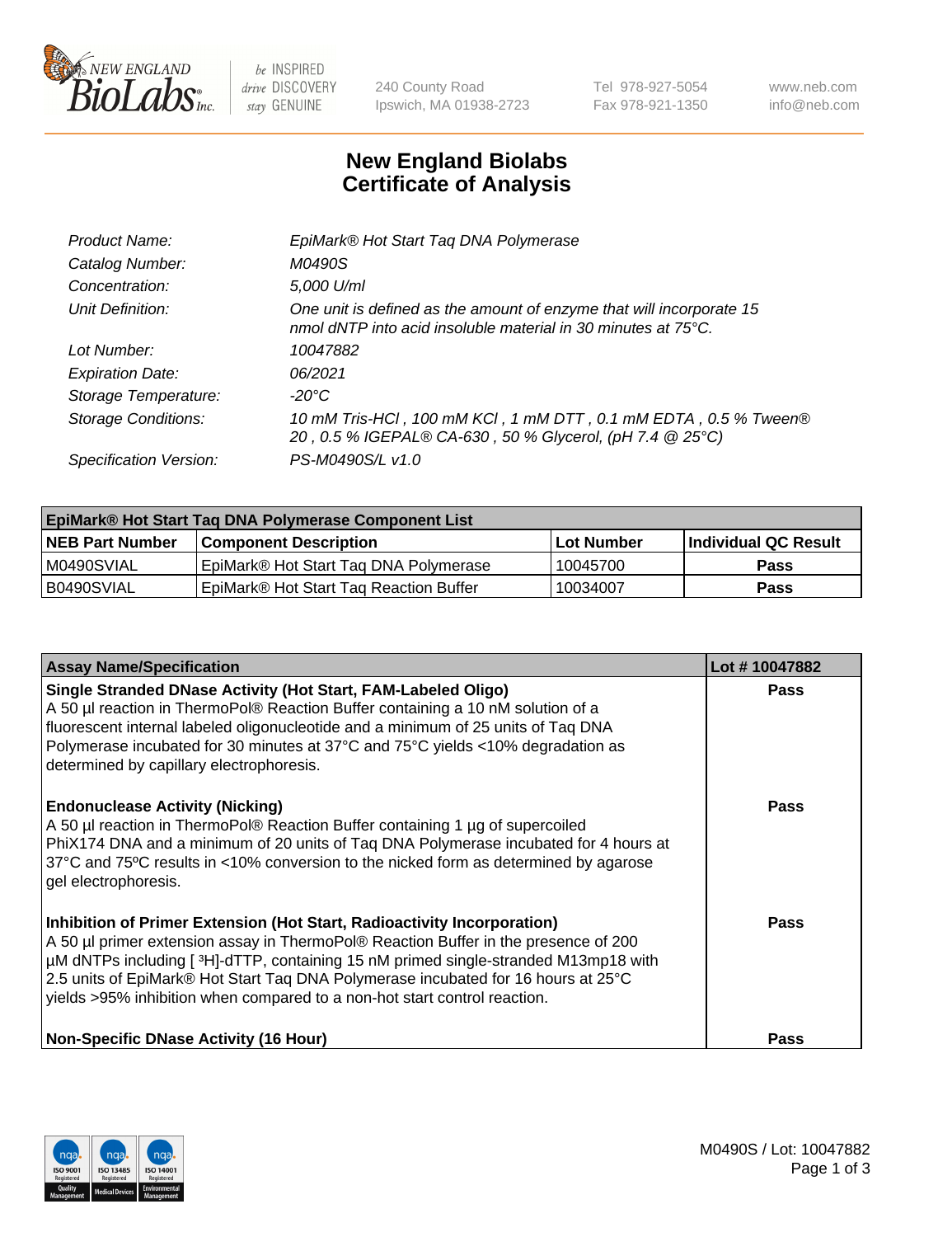

 $be$  INSPIRED drive DISCOVERY stay GENUINE

240 County Road Ipswich, MA 01938-2723 Tel 978-927-5054 Fax 978-921-1350 www.neb.com info@neb.com

| <b>Assay Name/Specification</b>                                                                                                                                                                                                                                                                                                                                                                                                                                                               | Lot #10047882 |
|-----------------------------------------------------------------------------------------------------------------------------------------------------------------------------------------------------------------------------------------------------------------------------------------------------------------------------------------------------------------------------------------------------------------------------------------------------------------------------------------------|---------------|
| A 50 µl reaction in NEBuffer 2 containing 1 µg of T3 DNA in addition to a reaction<br>containing Lambda-HindIII DNA and a minimum of 5 units of EpiMark® Hot Start Taq DNA<br>Polymerase incubated for 16 hours at 37°C results in a DNA pattern free of<br>detectable nuclease degradation as determined by agarose gel electrophoresis.                                                                                                                                                     |               |
| PCR Amplification (Hot Start 2 kb Lambda DNA)<br>A 50 µl reaction in EpiMark® Hot Start Taq Reaction Buffer in the presence of 200 µM<br>dNTPs and 0.2 µM primers containing 20 pg Lambda DNA and 100 ng Human Genomic DNA<br>with 1.25 units of EpiMark® Hot Start Taq DNA Polymerase for 30 cycles of PCR<br>amplification results in an increase in yield of the 2 kb Lambda product and a<br>decrease in non-specific genomic bands when compared to a non-hot start control<br>reaction. | <b>Pass</b>   |
| <b>Phosphatase Activity (pNPP)</b><br>A 200 µl reaction in 1M Diethanolamine, pH 9.8, 0.5 mM MgCl2 containing 2.5 mM<br>p-Nitrophenyl Phosphate (pNPP) and a minimum of 100 units Taq DNA Polymerase<br>incubated for 4 hours at 37°C yields <0.0001 unit of alkaline phosphatase activity<br>as determined by spectrophotometric analysis.                                                                                                                                                   | <b>Pass</b>   |
| <b>Protein Purity Assay (SDS-PAGE)</b><br>Taq DNA Polymerase is ≥ 99% pure as determined by SDS-PAGE analysis using Coomassie<br>Blue detection.                                                                                                                                                                                                                                                                                                                                              | <b>Pass</b>   |
| <b>qPCR DNA Contamination (E. coli Genomic)</b><br>A minimum of 5 units of EpiMark® Hot Start Taq DNA Polymerase is screened for the<br>presence of E. coli genomic DNA using SYBR® Green qPCR with primers specific for the<br>E. coli 16S rRNA locus. Results are quantified using a standard curve generated from<br>purified E. coli genomic DNA. The measured level of E. coli genomic DNA<br>contamination is $\leq 1$ E. coli genome.                                                  | <b>Pass</b>   |
| <b>RNase Activity (Extended Digestion)</b><br>A 10 µl reaction in NEBuffer 4 containing 40 ng of a 300 base single-stranded RNA<br>and a minimum of 1 µl of EpiMark® Hot Start Taq DNA Polymerase is incubated at 37°C.<br>After incubation for 16 hours, >90% of the substrate RNA remains intact as<br>determined by gel electrophoresis using fluorescent detection.                                                                                                                       | <b>Pass</b>   |

This product has been tested and shown to be in compliance with all specifications.